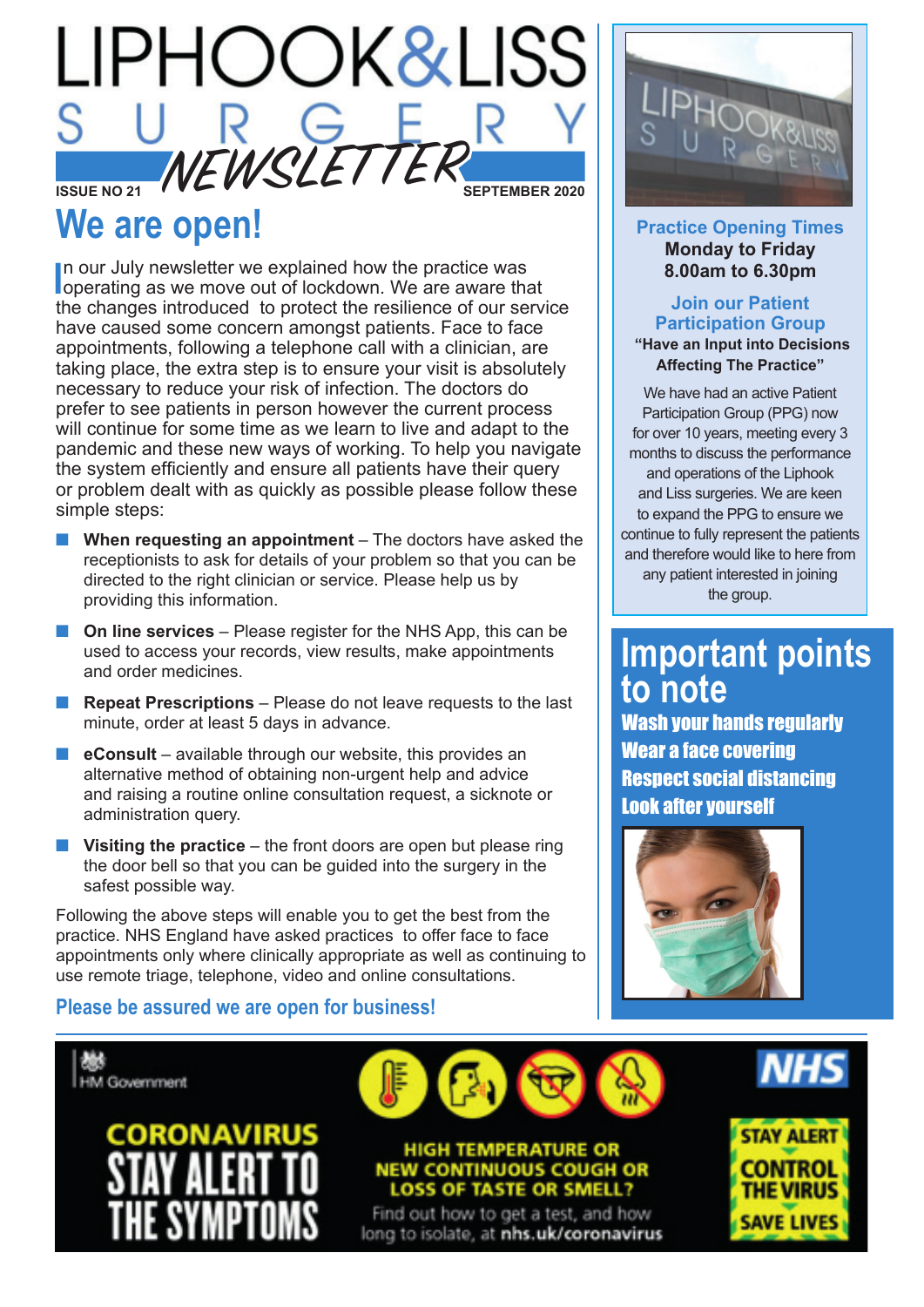# **Flu Campaign**

Our winter flu campaign will start on **Saturday the 26th September 2020.** We will immunise the usual patient groups: 65 years and over, patients at clinical risks and children aged 2 to 3 years old. These will take place from **September**. We have been asked to immunise an additional cohort this year, those aged between 50 and 64 as well as the usual household members of (formerly) shielded patients. This will be undertaken when the Government gives us the go ahead to do so but is expected to be from November, dependent on the availability of additional vaccine supplies. The national demand is expected to increase from 15.1 million to 28.7 million doses this

year. In delivering this campaign **we are following government guidance to ensure the most vulnerable groups are immunised first.**

## **Vaccination Clinics.**

These Saturday clinics are only for patients aged 18+ who are in receipt of a barcoded letter.



| <b>Date</b>                 | <b>Age Group/Category</b>      |
|-----------------------------|--------------------------------|
| Saturday 26th September     | Over 65's Only                 |
| <b>Saturday 3rd October</b> | Over 65's and patients at risk |
| Saturday 17th October       | Over 65's and patients at risk |
| Saturday 24th October       | Over 65's and patients at risk |
|                             |                                |

We will be monitoring the level of uptake closely and offering additional opportunities as the campaign progresses. We will issue updates by text and letter to those who have not received a vaccination alongside information posted on our web site.



### **Invitation Letters.**

Patients eligible for the Saturday clinics – aged 18-64 at risk or aged 65+ - will receive a barcoded letter of invitation. Please tear off the strip at the bottom containing the barcode and bring this with you to the surgery when attending your immunisation appointment. Without it you will not be able to receive your vaccination.

### **What can I expect when attending the surgery**

To enable social distancing and continue business as usual activity, we have procured 2 marquees which will be attached to Liphook and Liss surgeries. Each marquee will have a number of vaccination areas, alongside heating and lighting.

Following the latest NHS England guidance our clinicians will be wearing a face mask and use hand sanitiser after each